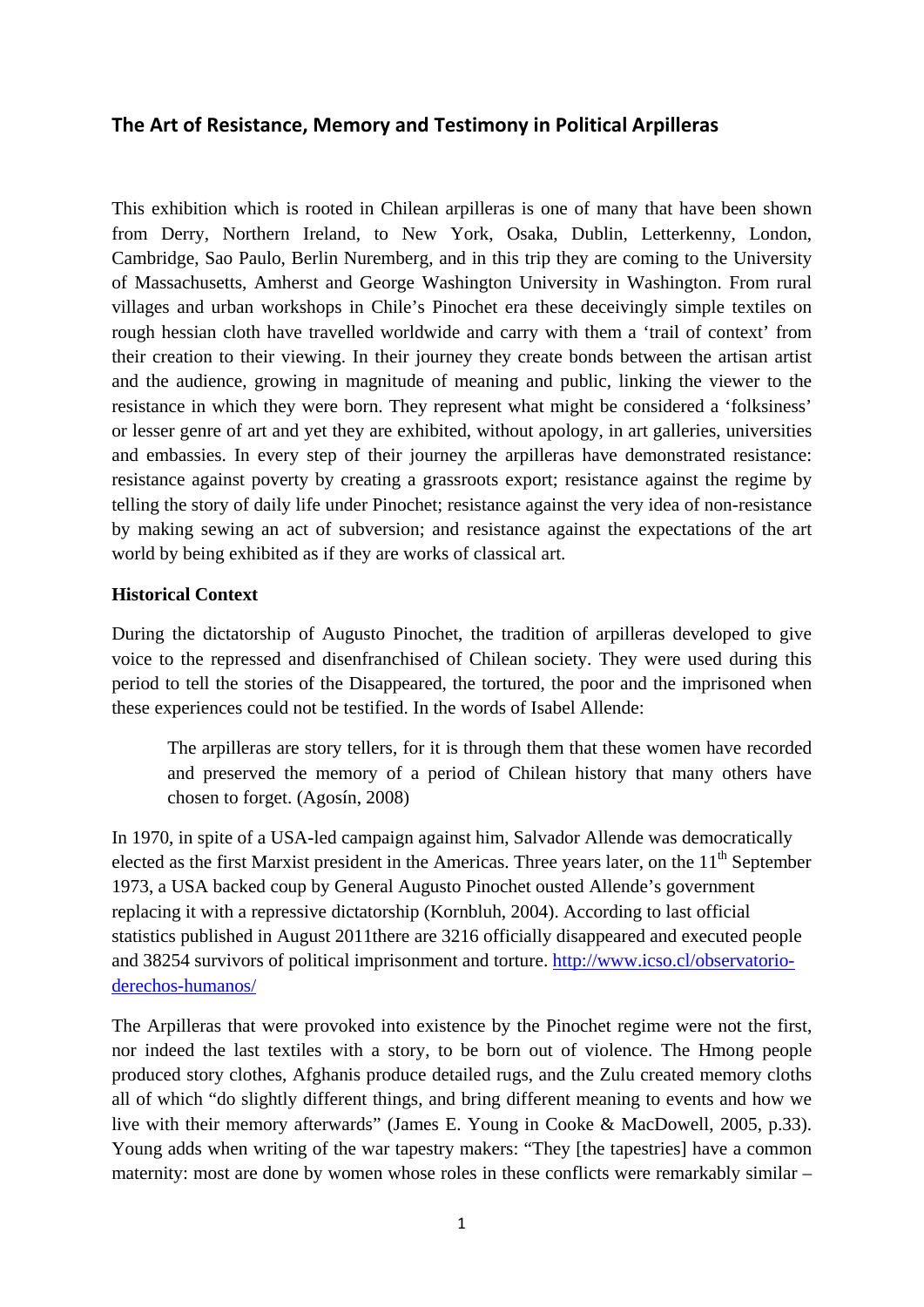often caught in the crossfire of advancing and retreating armies, often innocent bystanders and victims, and only occasionally war combatants themselves" (ibid. p.34). In the case of the Chilean arpilleras of this exhibition, the trend was no different. It was the mothers and the grandmothers, the partners and the lovers, the sisters and the daughters, who created the first arpilleras to "speak against the silence and the shadow" (Agosín, 2008, dedication) of the regime.

# **Individual and Universal**

A striking element of the arpilleras is the dichotomy of the individual/universal throughout. This binary relationship works on a number of levels across the pieces. There is the individual experience of the arpillerista and of the audience that then views her work; the individual experience of the person who lost someone to the regime and the universal experience of all of those men and women who lost and loose their loved ones; and the individuality of the Chilean case of torture and poverty and the universal experience of these same issues.

For the individual arpillerista, the making of arpilleras provided both an economic outlet and a medium through which they could bear witness to the atrocities of the regime and the hardships and joys of daily life during it. Agosín (2008, p.9) writes that, the arpillera "process of creation" came from "desperate economic necessity and a virtually hopeless quest for justice for the many women who had lost husbands, sons, and daughters at the hands of the regime". The *arpilleristas* did not work using bought rolls of cloth; their material was drawn from what they could lay their hands on. Necessity, so they say, breeds invention, and the busy hands and minds of these women gave no exception to this. The women delved into the resources known to them and created something new from what they already knew. Workshops of women, who previously had produced images of rural Chile, of hills and sunshine and farm scenes, displayed vigour for change and captured the new situation in their later work.

This was the context of the creation of the arpillera, the context of their eventual audience was rather different. The majority of arpilleras found their way into the world via NGOs and church-run charities to be sold to raise vital funds for the communities that made them, as well as to raise awareness of the oppressive acts of the Pinochet regime. Many of those women who bought the arpilleras were middle-class, some with an interest in Latin America, others perhaps simply drawn to the craft's style, or eager to involve themselves in some kind of charitable effort. Even now, the audience – such as ourselves - though far removed from the humble beginnings of the arpilleras, find a natural bond to them. The arpillera has managed to traverse the gulf between their individual creation by the arpillerista and the universal experience of their many audiences and the response of present day arpillera followers from other parts of the world, a few of which are included in this exhibition.

There is also the individual experience of daily life under the regime as translated into the arpilleras, and the way in which these same pieces then reflect the greater universal experience of the suffering at the time by many other Chileans. For many of the arpilleristas,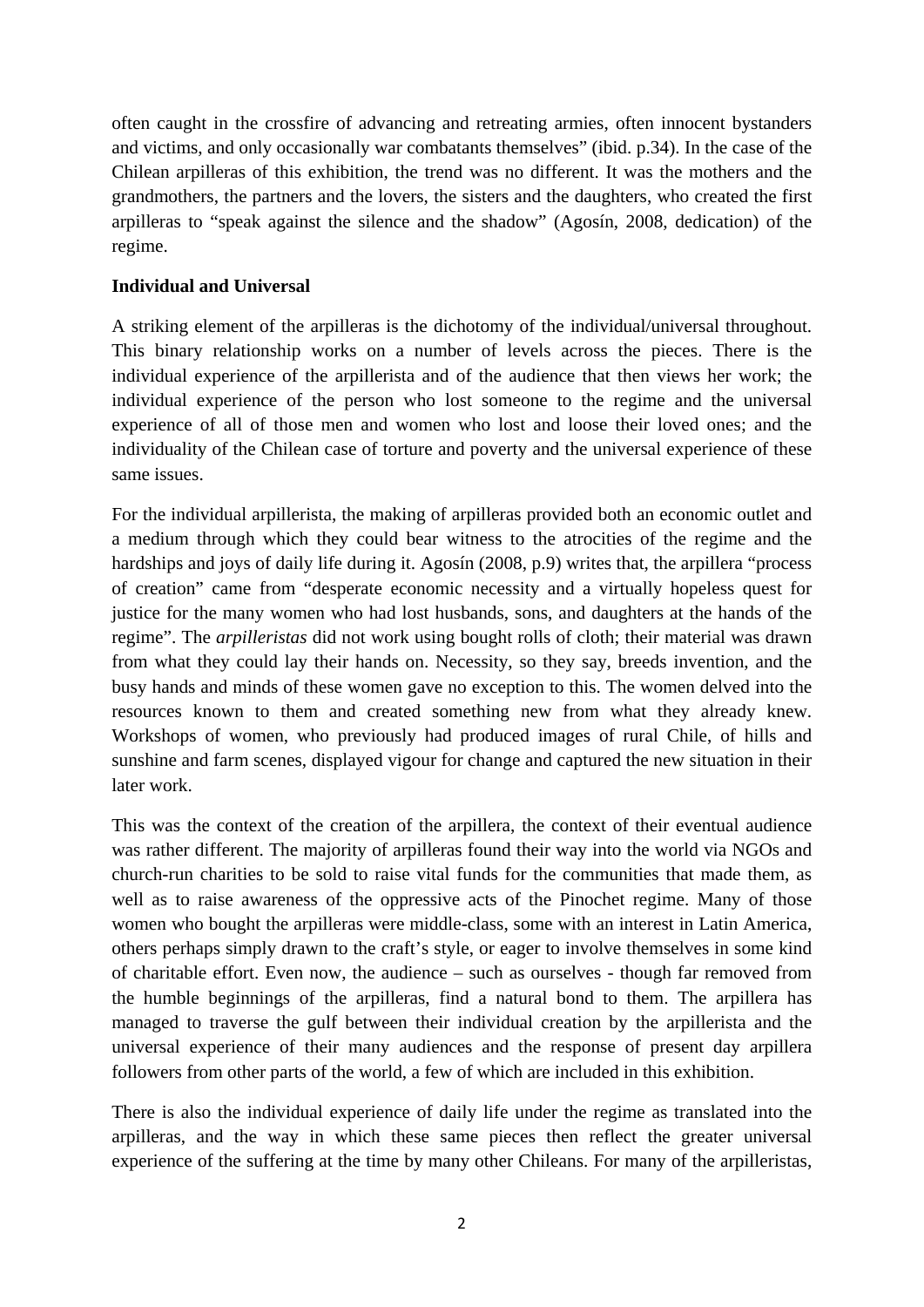the stitching of their stories of resistance offered a medium through which they had an opportunity to channel their individual stories of suffering. A most poignant fact of the evolution of the arpilleras, is that it was often the scraps of clothing from the 'disappeared' which were sewn into the images, for example "Paz, justicia, libertad" (Peace, justice, freedom). Thus, the women used not only their material resources, but something deeper than that, they sewed their lives and their loss into the tapestries.

The use of materials immediately connected to the 'disappeared' brings us to the actual process of the making of the arpilleras. The art of the arpillerista is one of dedication, precision and time, sometimes painful. It was driven, not only by economic necessity, but also by a need to relate a story. The process of creation cannot be done in a rush. The arpilleristas may have been expert seamstresses, and their hands could fly across the materials like a brush across a canvas, but their thought processes, individually and collectively, were profound and sometimes it was a painful and lengthy process to find the way to portray and share them. Thus, in these communities of cloth, scissors and needles, the women poured their stories into the cloths. The miniature figures, that protested or screamed or danced or begged, moved from their fingers to the cloth and took with them their stories and pain. James E. Young writes, "every movement of the hand that pushed the needle in and pulled it out" is reflected in each stitch, and each shows "memory as a physical activity, a material process whereby artists make sense of events inwardly and outwardly in the same act" (op. cit., 2005, p.34). This sense of process, the transfer of the story from person to cloth is beautifully described in the words of one arpillerista who described how the textile 'received her tears', with the arpillera soaking them up (Personal communication, c.1982). Here both, figuratively and literally the process of catharsis drew the arpillerista's story and pain from her.

The duality of this process is apparent in how the arpilleristas did not only tell their individual stories. By stitching the narratives unto pieces of hessian, the arpillerista threaded the stories to become everyone's story.

The arpilleras link and relate to numerous contexts. The stitches transcribe stories of political unrest, personal and group trauma and suffering, and the working-class environment of those who produced them. This exhibition is but one example of how they have entered a very different context. From the clatter of the women's workshops of *La Vicaría de la Solidaridad* to UMass, USA, they have travelled leaving a trail through the different contexts they have been attached to, and each time bringing something new with them. The late French hermeneutical philosopher Paul Ricoeur wrote of the way in which stories transgress the temporal, so that certain stories can be omnipresent across the generations. Imagine the example of a child who hears stories from her grandparent of the war he lived through, thus they both share this experience, it is both past and present. Thus, these two people live across generations **bridged by memory and stories**. Ricoeur describes this as being part of a "threefold realm" where we are oriented "toward the remembered past, the lived present, and the anticipated future of other people's behaviour" (1990, pp.112-113). The arpilleras themselves relate traumas that other mediums of communication may not have managed to convey.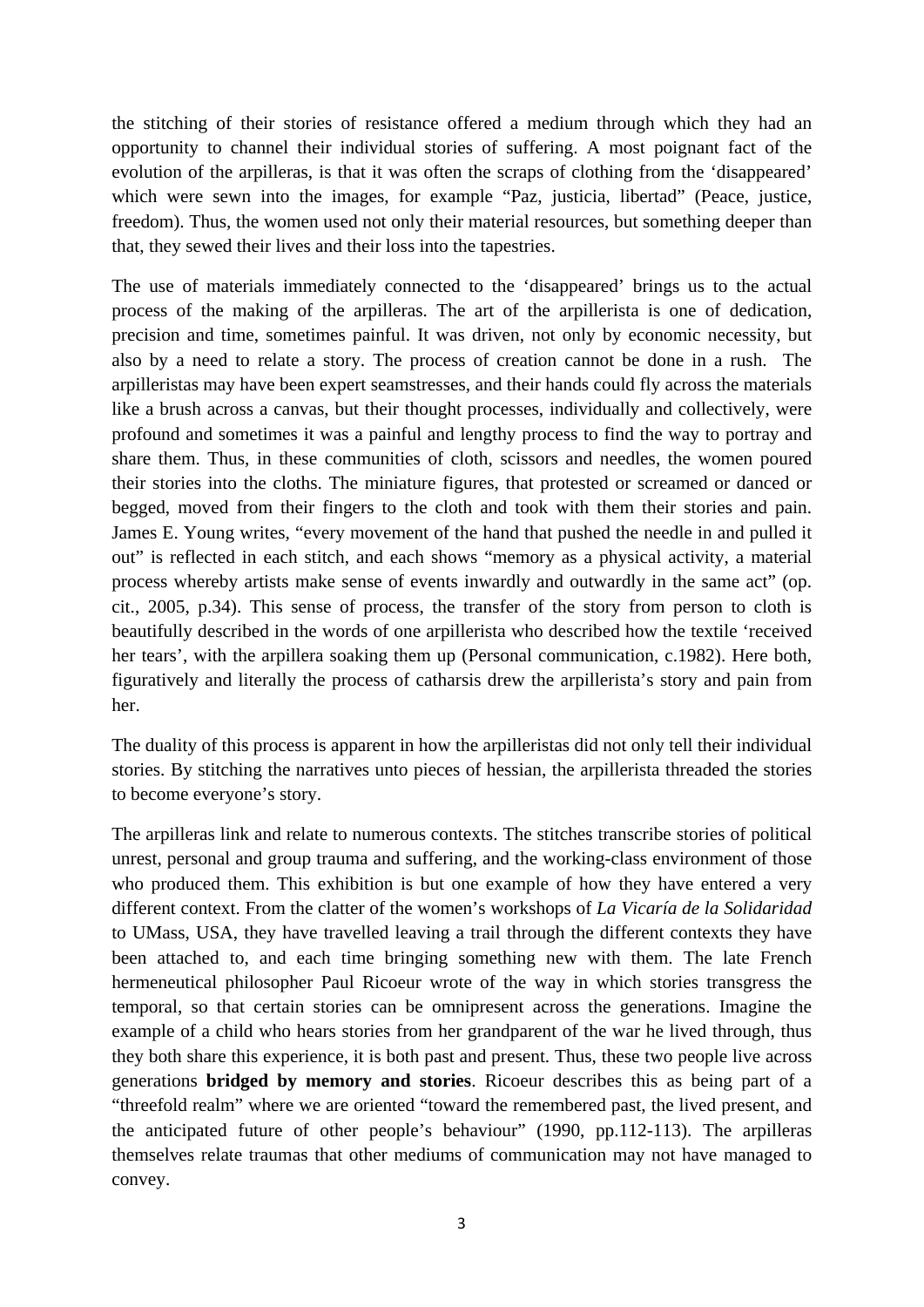Thus portrayed in this striking manner, the doll-like figures inhabit a world where universal contexts of poverty, torture, etc. can be imposed onto them. Their simplicity also means that they open up the possibility for reappropriating them for new contexts. They allow anyone willing to take the time and pick up a needle and thread to relate their own stories through cloth and stitches - a reality visible in the continuation of the arpillera tradition into other Latin countries and more recently far beyond. Women who have or have not been sewing or using other textile traditions have equally adopted this resource that allows them to tell their own stories.

#### **The arpilleras: Stitching Narratives of Resistance**

With little fanfare the arpillera tradition has carried its message of resistance from Chile to much further afield. Every step, every stitch, of the arpillera's journey can be described in terms of resistance. In the very first place, the groups of women which met to create them were resistant in many ways. Marjorie Agosín, speaking of her first meeting with a group of arpilleristas, describes them carrying bread bags full of scraps of cloth with determination in their faces, "as if their lives were carried in those bags whose purpose was to find out about the fate of their loved ones. They were there with their lives, memories, and families, all braided together and united through a scrap of cloth" (Agosín, 2008, p.77). The apparently innocuous thus became an act of radical subversion. Vivienne Barry's striking 2004 short film about the arpilleristas ("Como Alitas de Chincol"<sup>[1](#page-3-0)</sup>) shows how the arpillera workshops became genuine acts of resistance against the regime. It took about five years for the government to become aware of their subversive nature, simply because they used such a mundane daily activity to express their resistance. In addition, the arpilleras were acts of resistance in the way in which they broke with traditions. Firstly, the arpilleras resisted the traditional format of rural idyll by depicting images of political oppression and more urban reflections of daily life. Secondly, they allowed women to resist traditional roles making them economically more empowered –something that was especially relevant when many of the traditional breadwinners had 'disappeared' or were imprisoned. Violeta Morales, the sister of the 'disappeared' Newton Morales, said of her work

"With the money from the arpilleras I pay the light and the water bills, and buy the notebooks and pencils the children need for school. Sometimes there is something for food, too. When we get a bigger order, on pay day I buy a hot dog for each person in our family. It's such a lovely celebration." (Agosín, 2008, p. 43).

All of the motivating factors of their daily lives, of poverty, grief, resistance, joy were stitched in as acts of resistance and in turn produced something which could spread that message of resistance worldwide. This brings us to their next act of resistance. The arpilleras resisted the confines of being simply pieces of traditional art being sold to raise funds and awareness, they have additionally become ambassadors. They bring a particular history of Chile, the darkness and the light of the time, and carry it across the world. They represent the living that created them, and the dead that they were made to memorialise. In their

<span id="page-3-0"></span>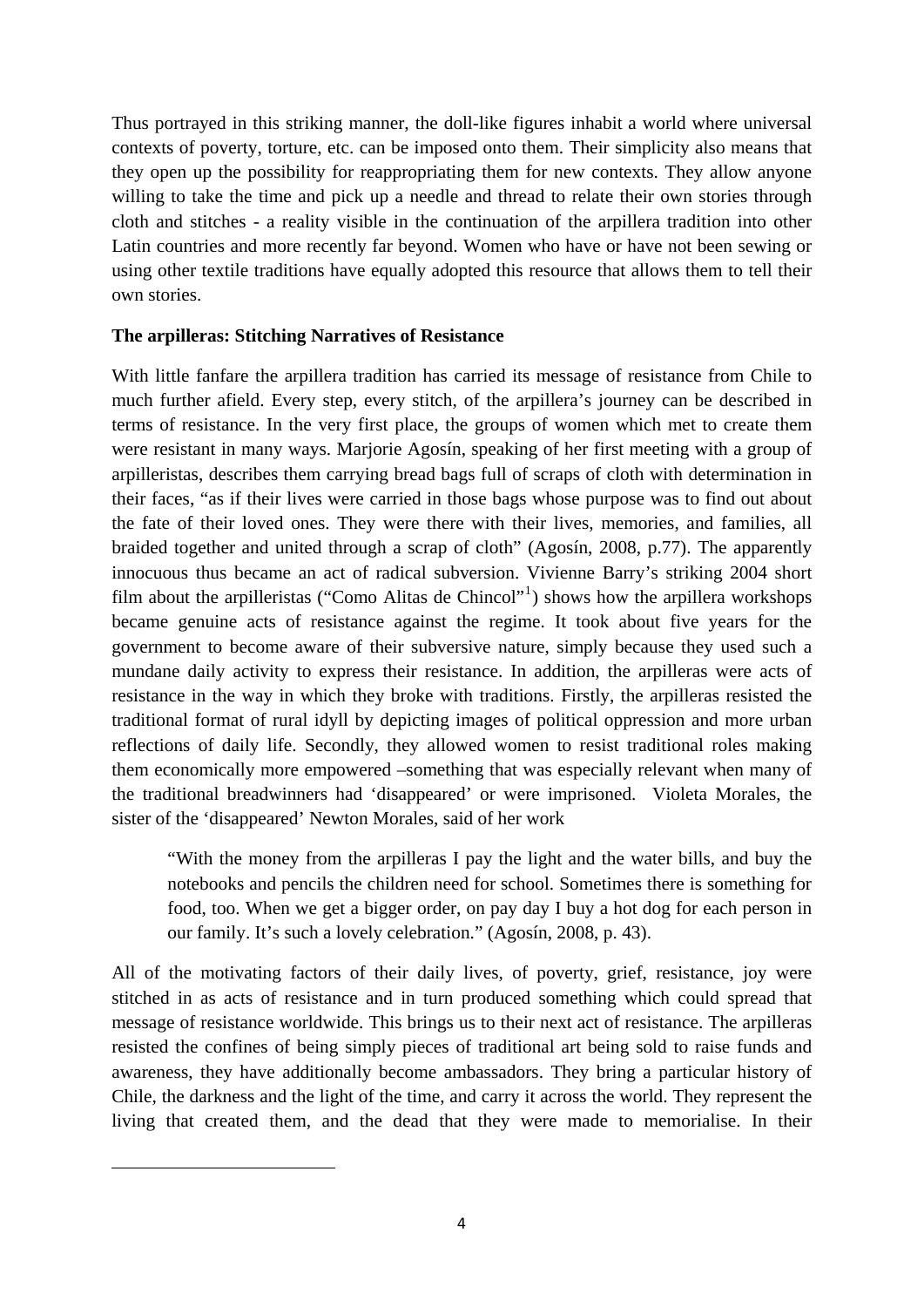ambassadorial role they bring aspects of Chilean culture with these stories wrapped inside. And in this role they in turn inspire and bring out empathy and impulse to respond with their own narratives. The arpilleras, then, act as a reminder to us of what we have and startle us into seeing what others have lost. And in their startling simplicity the arpilleras compel us to do something, to in turn bear witness for the suffering of those in the tapestries.

The art form of the arpillera spread to women's' groups in Peru, and is now enjoying a massive wave of creative popularity in Barcelona, Brazil, the UK and Ireland where needles stitch stories of anti-war protests, national histories, climate change worries, and so on. We can also find emerging workshops in Zimbabwe, Colombia, Nicaragua. And so the arpilleras have continued to promote a message of resistance and have inspired other groups to stage their own acts of resistance.

How could the person who pauses in front of one of these colourful tapestries respond? The arpilleras and textiles of this exhibition can be considered on a number of levels. They might be considered as merely colourful craftwork exercises, examples of a tradition which began in Chile and which has now stretched and evolved across other Latin American countries and into Europe. They may be read as symbols of camaraderie, created by groups of women working together and producing a product which they could then sell to help provide for themselves, their families, and communities. They may be also seen as manuals from campaigners whose message was otherwise stifled from being heard in any other way, traces of a context which no longer exists except in these tapestries and peoples' memories. The pieces are indeed, one and all of these things, and reflect as a whole an arpillera in themselves; a collision of styles, histories, experiences, and messages which provide us with an overarching message of the continuity of daily life yesterday and today, and its stories of loss, grief, anger, joy, frustration and hope.

At first glance these pieces are simply pretty textiles. However, if one looks closer at the apparently innocuous brightly coloured three-dimensional dolls dancing across some of these pieces, you see that they are not simply puppets but protesting campaigners; the impoverished seeking food, shelter, and employment. Brightly coloured houses at closer inspection reveal themselves to be over-crowded shanty towns, layers of daily life which are sewn onto these rags and strips of cloth, scraps of material which themselves carry stories of former lives and histories, now reinvented as stories for us. Whatever strikes one first glancing across these beautiful works of art, be sure to look again, and then again, and even again, for each piece carries layer upon layer of meaning, symbolism, and stories, which can be related to our own daily lives, stories which we can live.

## **Bibliography**

Agosín, Marjorie, 2008 **Tapestries of Hope, Threads of Love, The Arpillera Movement in Chile 1974 – 1994**; USA:  $2^{nd}$  Edition, Rowman & Littlefield Publishers.